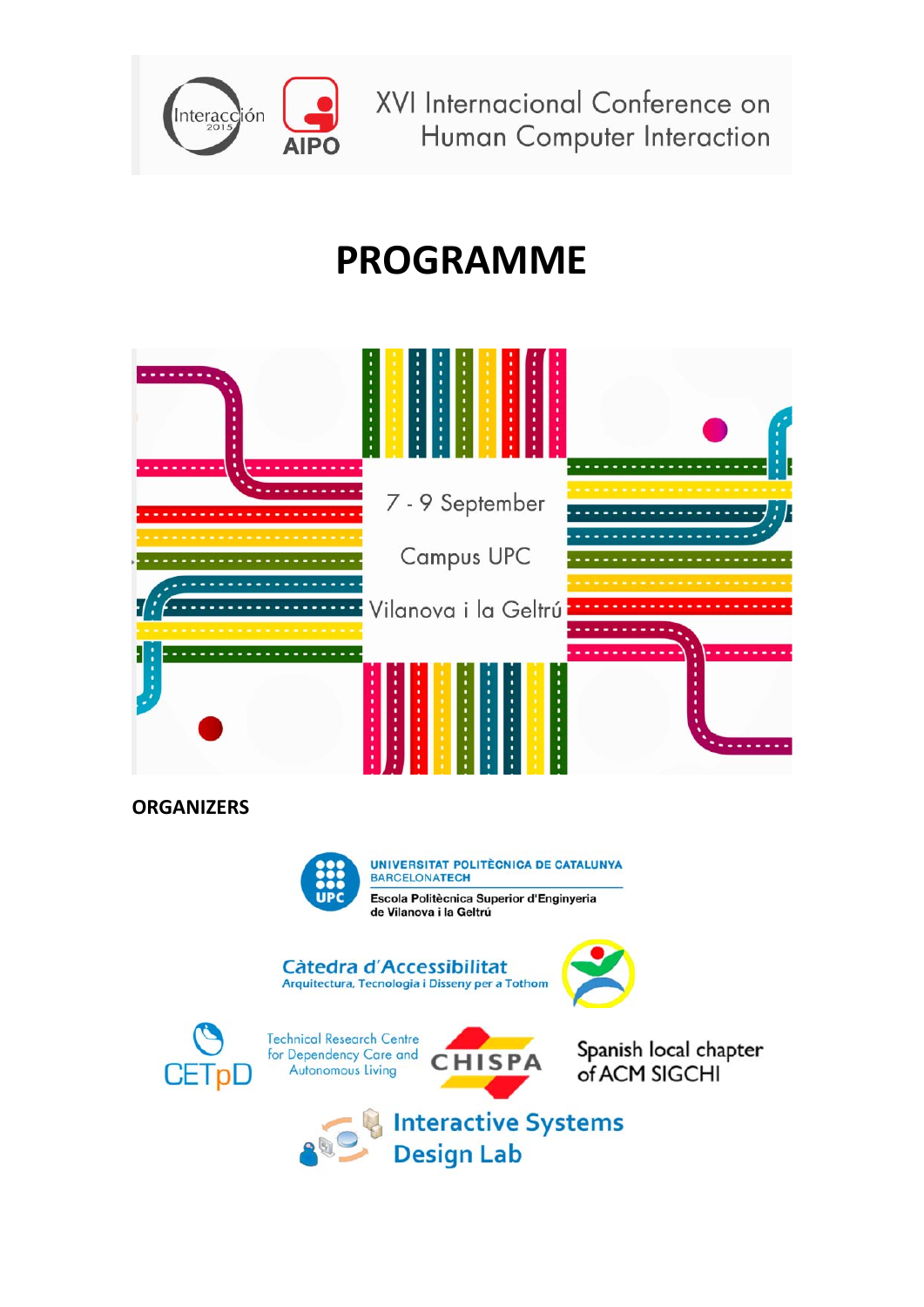

#### **PROGRAMME**

|                 | <b>SUNDAY, SEPTEMBER 6, 2015</b>               |  |
|-----------------|------------------------------------------------|--|
| 18:30 – 19:30   | Welcome cocktail at Catalonia Railway Museum   |  |
| $19:30 - 20:30$ | Guided tour: Promenade of Vilanova I la Geltrú |  |

|                 | <b>MONDAY, SEPTEMBER 7, 2015</b>                                                      |                                                                   |  |
|-----------------|---------------------------------------------------------------------------------------|-------------------------------------------------------------------|--|
| $08:30 - 09:30$ | Yoga                                                                                  |                                                                   |  |
| $08:30 - 10.00$ | Registration                                                                          |                                                                   |  |
| $10:00 - 10.30$ | co - Opening of INTERACCIÓN Conference                                                |                                                                   |  |
| $10:30 - 11:00$ | Coffee break / Demo videos / Ping Pong                                                |                                                                   |  |
| $11:00 - 12:00$ | c1 - Plenary Conference<br>Panos Markopoulos. "Interaction Design for Rehabilitation" |                                                                   |  |
| $12:00 - 13:30$ | s1 – Special Track: Natural User<br>Interfaces (I)                                    | s2 – Methodologies and<br>Models                                  |  |
| $13:30 - 15:00$ | Lunch                                                                                 |                                                                   |  |
| $15:00 - 16:30$ | s3 - Special Track: Natural User<br>Interfaces (II)                                   | s4- Concurso AIPO de TFG/TFM 2015<br>s5– Student Design Challenge |  |
| $16:30 - 18:00$ | s6 - Child Computer Interaction                                                       | s7-Doctoral Colloquium                                            |  |
| $18:00 - 18:30$ | Coffee break / Demo videos / Ping Pong                                                |                                                                   |  |
| $18:30 - 20:00$ | s8 – Interface Design                                                                 | s9– Interaction Devices (I)                                       |  |
| $20:15 - 21:15$ | <b>Guided tour Victor Balaguer Museum</b>                                             |                                                                   |  |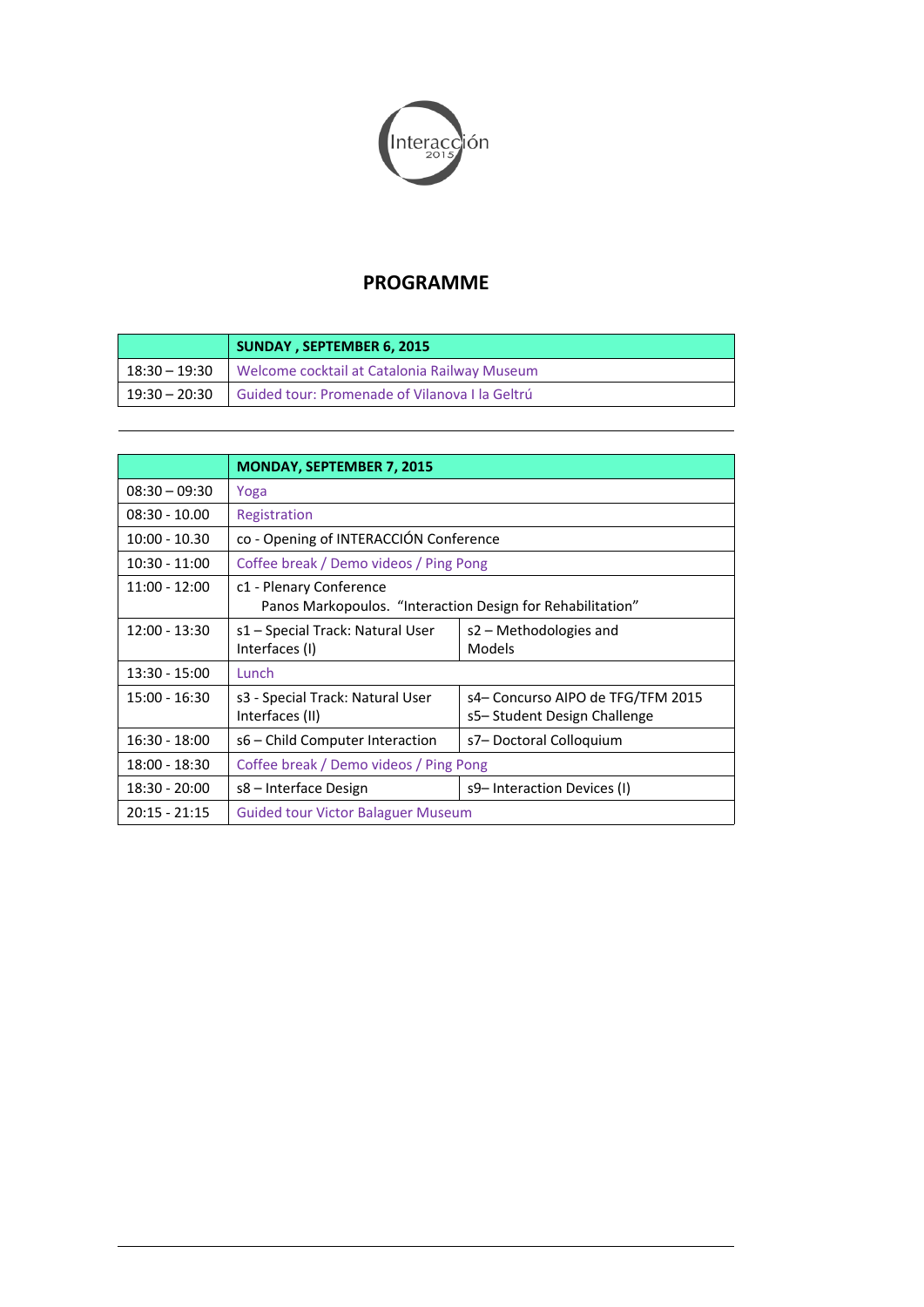|                 | <b>TUESDAY, SEPTEMBER 8, 2015</b>                                                                                                                  |                                                 |                                                                                                 |                                                                  |
|-----------------|----------------------------------------------------------------------------------------------------------------------------------------------------|-------------------------------------------------|-------------------------------------------------------------------------------------------------|------------------------------------------------------------------|
| $08:30 - 09:30$ | Yoga                                                                                                                                               |                                                 |                                                                                                 |                                                                  |
| $09:00 - 09.30$ | Registration                                                                                                                                       |                                                 |                                                                                                 |                                                                  |
| $09:30 - 10:30$ | t1-tutorial<br>Antonio Miguel<br>Baena (AMB<br>Piensa). "Desarrollo<br>de aplicaciones de<br>realidad aumentada<br>para tabletas y<br>smartphones" | s10 – Interaction for<br>People with Disability |                                                                                                 | c2 – Conferencia:<br>Manel Garrido "KUKA -<br>Robots sensitivos" |
| $10:30 - 11:00$ | Coffee break / Demo videos / Ping Pong                                                                                                             |                                                 |                                                                                                 |                                                                  |
| $11:00 - 12:00$ | c3 - Plenary Conference<br>Els Rommes. "Including Gender in the Interaction"                                                                       |                                                 |                                                                                                 |                                                                  |
| $12:00 - 13:30$ | s11 - Workshop EnGendering<br>Technology (I)                                                                                                       |                                                 | $s12 - Games$<br>m1 - IFIP Technical Committee<br>m2 - JACCES journal<br>m3 - CHISPA Activities | 13: Human-Computer Interaction                                   |
| $13:30 - 15:00$ | Lunch                                                                                                                                              |                                                 |                                                                                                 |                                                                  |
| $15:00 - 16:30$ | s13 - Workshop EnGendering<br>Technology (II)                                                                                                      |                                                 | s14 - Usability and User Experience (I)                                                         |                                                                  |
| $16:30 - 18:00$ | s15 - Usability and User<br>Experience (II)                                                                                                        |                                                 | s16 - Software, Architecture and<br>Interaction                                                 |                                                                  |
| $18:00 - 18:15$ | Coffee break / Demo videos / Ping Pong                                                                                                             |                                                 |                                                                                                 |                                                                  |
| 18:15 - 19:40   | Jesús Lorés Award, Accésit Award<br>Entrega Premios Concurso AIPO TFG/TFM/<br>AIPO: General Assembly                                               |                                                 |                                                                                                 |                                                                  |
| 19:45 - 20:45   | Guided tour: Vilanova i la Geltrú of the XIX century                                                                                               |                                                 |                                                                                                 |                                                                  |
| 20:45 - 21:15   | Free time                                                                                                                                          |                                                 |                                                                                                 |                                                                  |
| $21:15 - 24:00$ | <b>Gala Dinner: Marejol Restaurant</b>                                                                                                             |                                                 |                                                                                                 |                                                                  |

|                                    | <b>WEDNESDAY, SEPTEMBER 9, 2015</b>                                                                                                                                                                                                                                        |                              |  |
|------------------------------------|----------------------------------------------------------------------------------------------------------------------------------------------------------------------------------------------------------------------------------------------------------------------------|------------------------------|--|
| $08:30 - 09:30$                    | Yoga                                                                                                                                                                                                                                                                       |                              |  |
| $09:00 - 09.30$                    | Registration                                                                                                                                                                                                                                                               |                              |  |
| $09:30 - 11:00$                    | s17 - Accessibility and Semantic<br>Web                                                                                                                                                                                                                                    | s18–Interaction Devices (II) |  |
| $11:00 - 11:30$                    | Coffee break / Demo videos / Ping Pong<br>Llunàtics Human Towers demonstration                                                                                                                                                                                             |                              |  |
| $11:30 - 12:15$<br>$12:15 - 13:00$ | c4 - Plenary Conference<br>José Antonio Plaza. "Towards Intracellular Computer-Human Interaction:<br>a microelectronic perspective"<br>p1- Panel de discusión<br>José Antonio Macías (AIPO), Marina Talavera (HP). "Reflexiones sobre la<br>interacción persona-ordenador" |                              |  |
| 13:00 - 14:00                      | cc - Conference Closing                                                                                                                                                                                                                                                    |                              |  |
| 14:00 - 15:30                      | Lunch                                                                                                                                                                                                                                                                      |                              |  |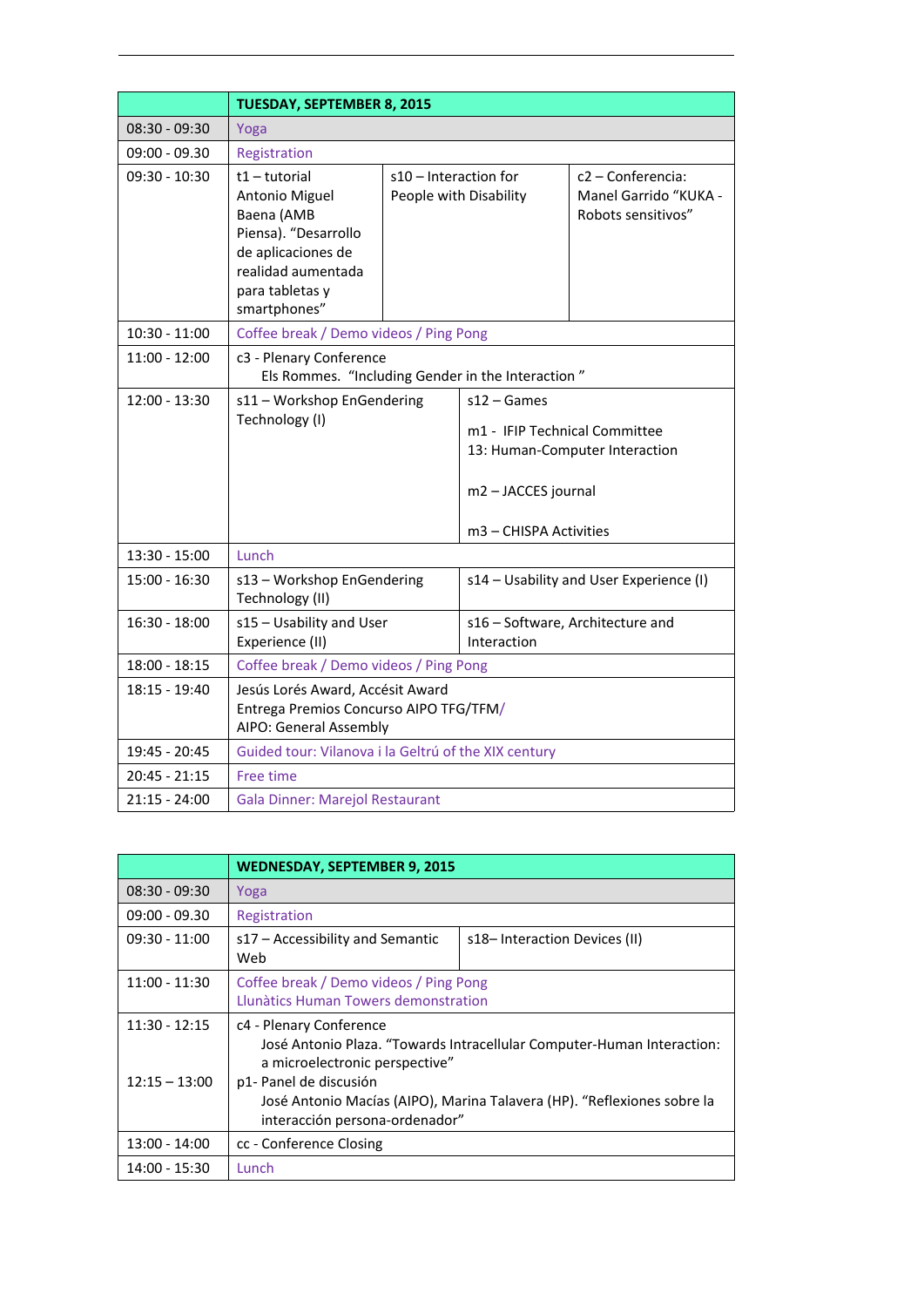### **c0 ‐ Opening of Interaction Conference**

**Date:** Monday 7 th September 2015, 10:00 a.m. 10:30 a.m. **Room:** SALA ACTES

#### **Members:**

Neus Lloveras Sra Alcaldesa de Vilanova i la Geltrú Antoni Ras Vicerector de Política Universitaria de la UPC Frederic Vilà Director EPSEVG José Antonio Macías Presidente Asociación Interacción Persona Ordenador AIPO Pere Ponsa Conference Chair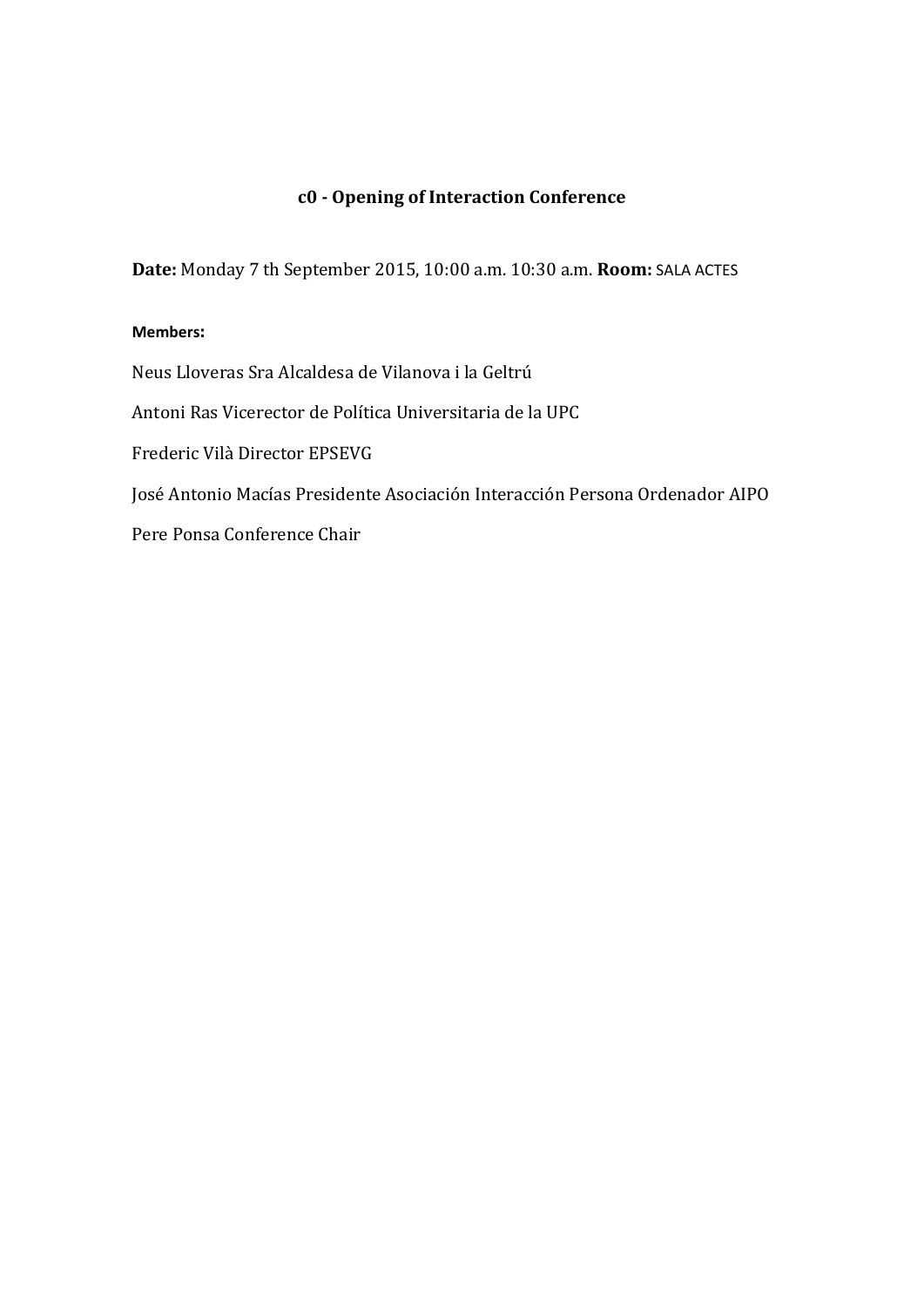

**Author:** Panos Markopoulos, Department of Industrial Design, TU/e Eindhoven University of Technology, Eindhoven. The Netherlands.

**Date:** Monday 7 th September 2015, 11:00 a.m. 12:00 a.m. **Room:** SALA ACTES

**Abstract:** There is a growing demand for rehabilitation and this necessitates the development of rehabilitation technology. Further, such technologies can not only improve the quantity of rehabilitation that can be offered but also its quality. For a long time, this challenge has been considered as a purely engineering and technical challenge. The prolific growth of such technologies and the increasing relevance of tele-rehabilitation scenarios, mean have drawn the attention of industry and academia to the challenge of designing such technologies to motivate patients, to ensure compliance, good ergonomics and product design to support the correct execution of training exercises, and of course the potential of generating immense amounts of data that can help monitor and provide feedback regarding patient progress. This talk presents a few cases of such technologies and discusses some general challenges such as designing appropriate feedback, including patients in participatory design processes, acceptance of technologies, evaluation in the field, and interaction design issues relating to the implementation of innovations in healthcare. 

#### **Presentation of speaker:** Víctor M.R. Penichet, CHISPA

**Short Bio:** Panos Markopoulos has held research positions in Queen Mary, University of London and in Philips Research Eindhoven. He is working in the Eindhoven University of Technology since 2000 where he was appointed as a full professor in 2010.

He is a co-founder and chief editor of Elsevier's International Journal on Child Computer Interaction and editor of Interacting with Computing, and co-author of a book on Evaluating Children's Interactive Products published by Morgan Kaufmann. His efforts in editing and conference organization have mostly concerned the fields of Ambient Intelligence and Interaction Design and Children.

**Contact:** P.Markopoulos@tue.nl

#### **Home page:**

http://www.tue.nl/en/university/departments/industrialdesign/department/staff/detail/ep/e/d/ep-uid/19992400/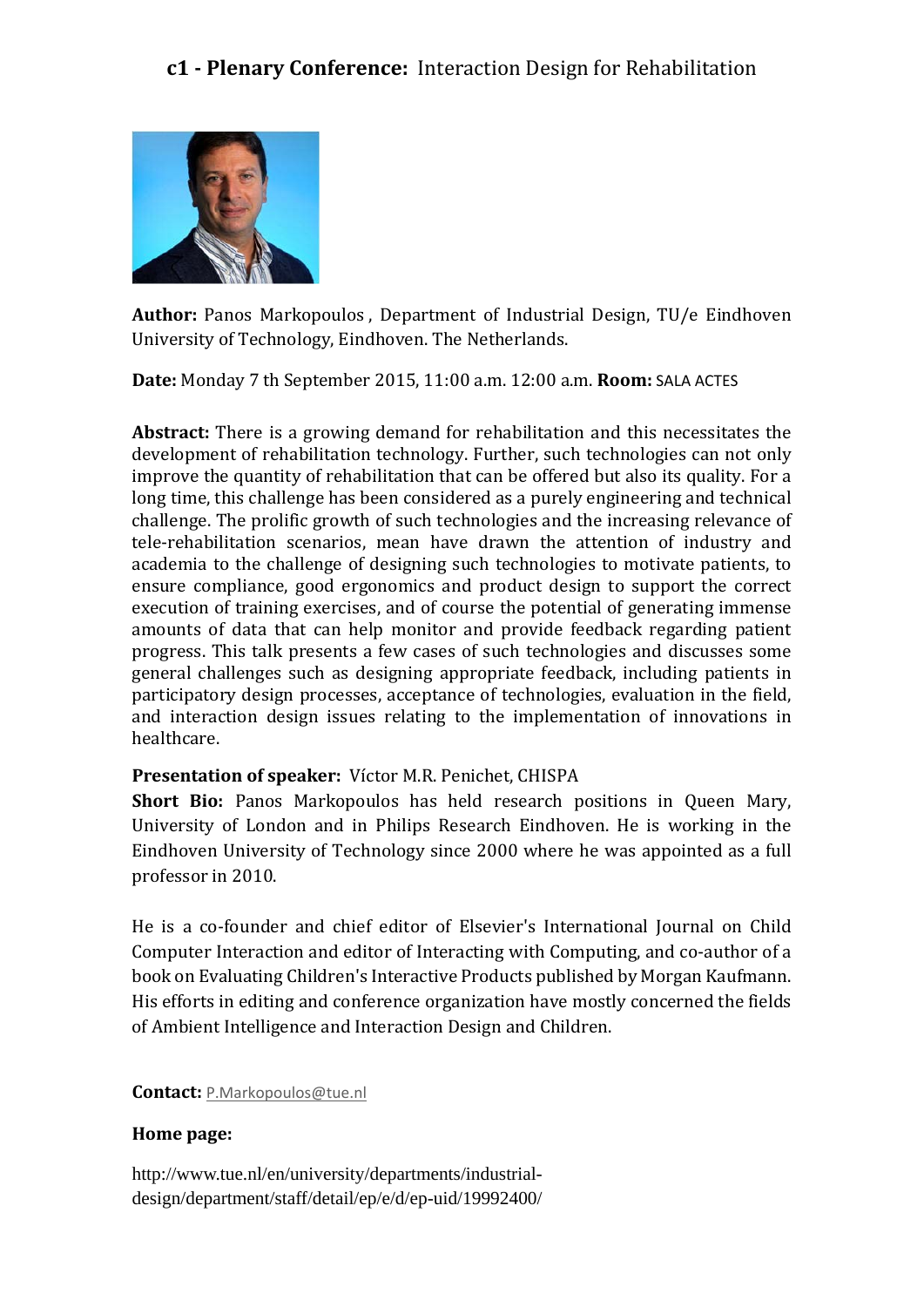## **s1 – s3 ‐ Special track**: Natural User Interfaces

**Special track leaders**: Cristina Manresa‐Yee (University of Balearic Islands) and Ann Morrison (Aalborg University)



#### **Brief Description:**

Natural user interaction enables users to interact with a machine using nothing else but the human body. Users operate through intuitive actions by using gestures, touch, haptics, speech or even biosignals. There is a broad array of devices and interaction paradigm possibilities. In this call, we are especially interested in vision based interfaces (VBI) and in interfaces which involve touch and haptics from both solo and multiple participants. On the one hand, vision based interfaces perceive the user and her/his actions and use the visual information for interaction purposes. On the other, touch and haptic interfaces exchange information with the machine and the participants through the sense of touch, enabling a very different experience and trade.

**Contact:** cristina.manresa@uib.es, morrison@create.aau.dk

**Home Page:** http://dmi.uib.es/~cmanresay/**,** http://anmore.com.au/

#### **Session S1 Special Track Natural User Interfaces (I)**

**Date:** Monday 7 th September 2015, 12:00 a.m. 13:30 p.m. **Room: AA207**

#### **Session Chair: Víctor M.R. Penichet**

(F) Clara Bonillo Fernández, Javier Marco Rubio, Eva Cerezo Bagdasari and Sandra Baldassarri. Diseño de actividades de mejora de capacidades cognitivas para tabletops tangibles

(F) Alfredo Mendoza González, Francisco Javier Álvarez Rodríguez, Ricardo Mendoza‐González, Francisco Acosta Escalante and Jaime Muñoz Arteaga. Analyzing learnability Study of Common Mobile Gestures for Down Syndrome Users

(S) Vicente Nacher and Javier Jaen. Multi‐touch Technology in Early Childhood: Current Trends and Future Challenges

(F) Ann Morrison, Cristina Manresa‐Yee and Hendrik Knoche. Vibrotactile Vest and The Humming Wall: "I like the hand down my spine"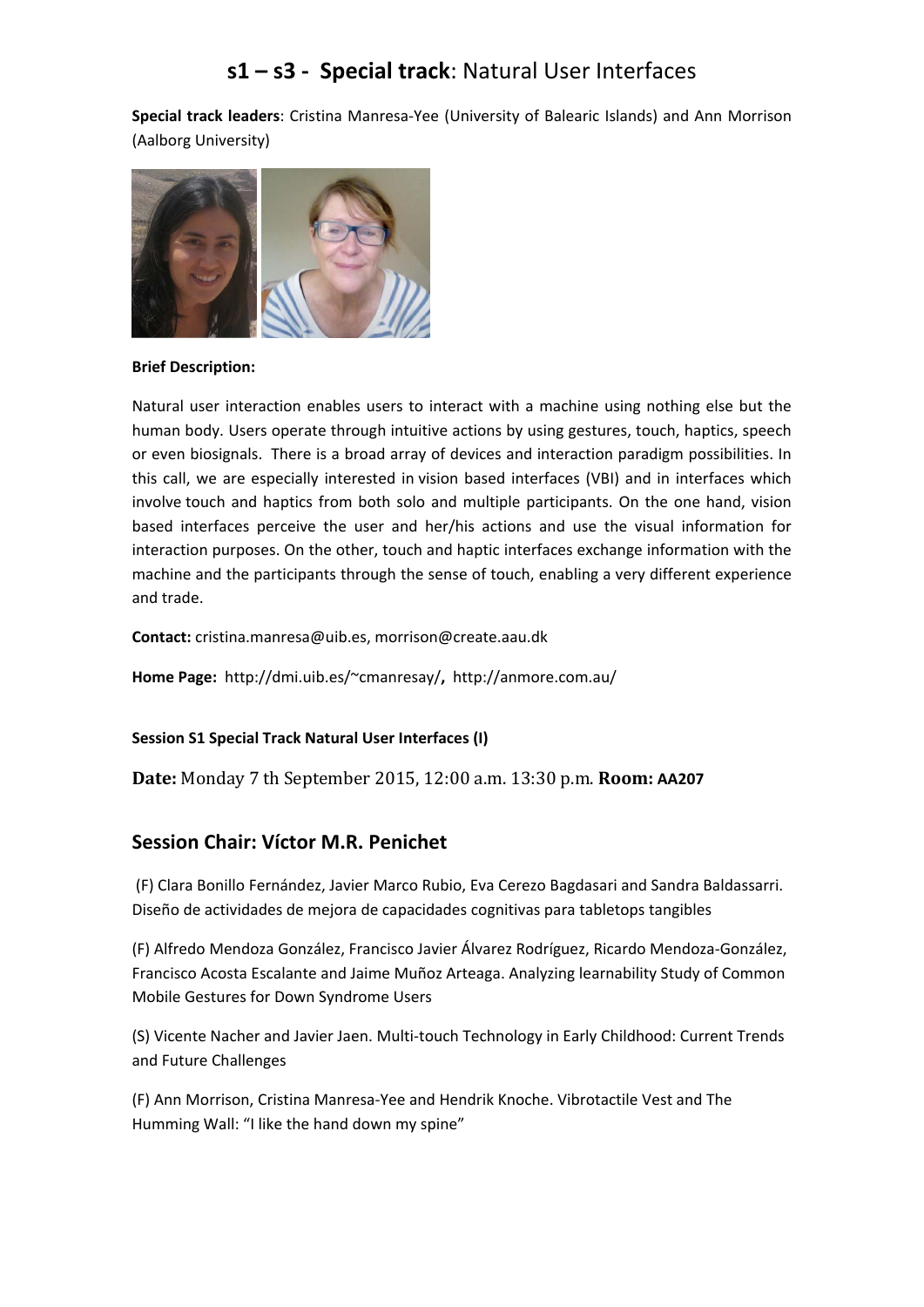#### **Session S3 Special Track Natural User Interfaces (II)**

**Date:** Monday 7 th September 2015, 15:00 p.m. 16:30 p.m. **Room: AA207**

#### **Session Chair: Cristina Manresa‐Yee**

(F) Roi Méndez Fernández, Julián Flores González and Rubén Arenas Hernán. Exploración del busto humano en tiempo real mediante interacción natural con fines educativos

(F) Diana Carvalho, Maximino Bessa, Luis Gonzaga Magalhaes and Eurico Carrapatoso. Performance evaluation of gesture‐based interaction between different age groups using Fitts' Law

(F) Otto Parra‐González, Sergio España and Oscar Pastor. Including multi‐stroke gesture‐based interaction in user interfaces using a model‐driven method

(F) Elena de La Guía, María‐Dolores Lozano and Víctor M. R. Penichet. Interfaces de Usuario Tangibles como Mecanismo de Interacción en Entornos Multi‐dispositivos

#### **Session S2 Methodologies and Models**

**Date:** Monday 7 th September 2015, 12:00 a.m. 13:30 p.m. **Room: AA203**

#### **Session Chair: César A. Collazos**

(F) Miguel Ángel Teruel, Arturo Carlos Rodríguez, Francisco Montero, Elena Navarro, Víctor López‐Jaquero and Pascual González. Limitaciones del Modelo de Tareas del W3C para aplicaciones Post‐WIMP

(F) Félix Buendía and Maha Khemaja. An Ontology‐Driven Approach to Model & Support Mobility and GeoLocation Based Campus Interactions

(F) David Céspedes‐Hernández, Jorge Luis Pérez‐Medina, Juan Manuel González Calleros, Francisco Javier Álvarez‐Rodríguez and Jaime Muñoz‐Arteaga. SEGA‐ARM: A Metamodel for the Design of Serious Games to Support Auditory Rehabilitation

(F) Liliana Rodríguez‐Vizzuett, Jorge Luis Pérez‐Medina, Jaime Muñoz‐Arteaga, Josefina Guerrero‐García and Francisco J. Álvarez‐Rodríguez. Towards the Definition of a Framework for the Management of Interactive Collaborative Learning Applications for Preschoolers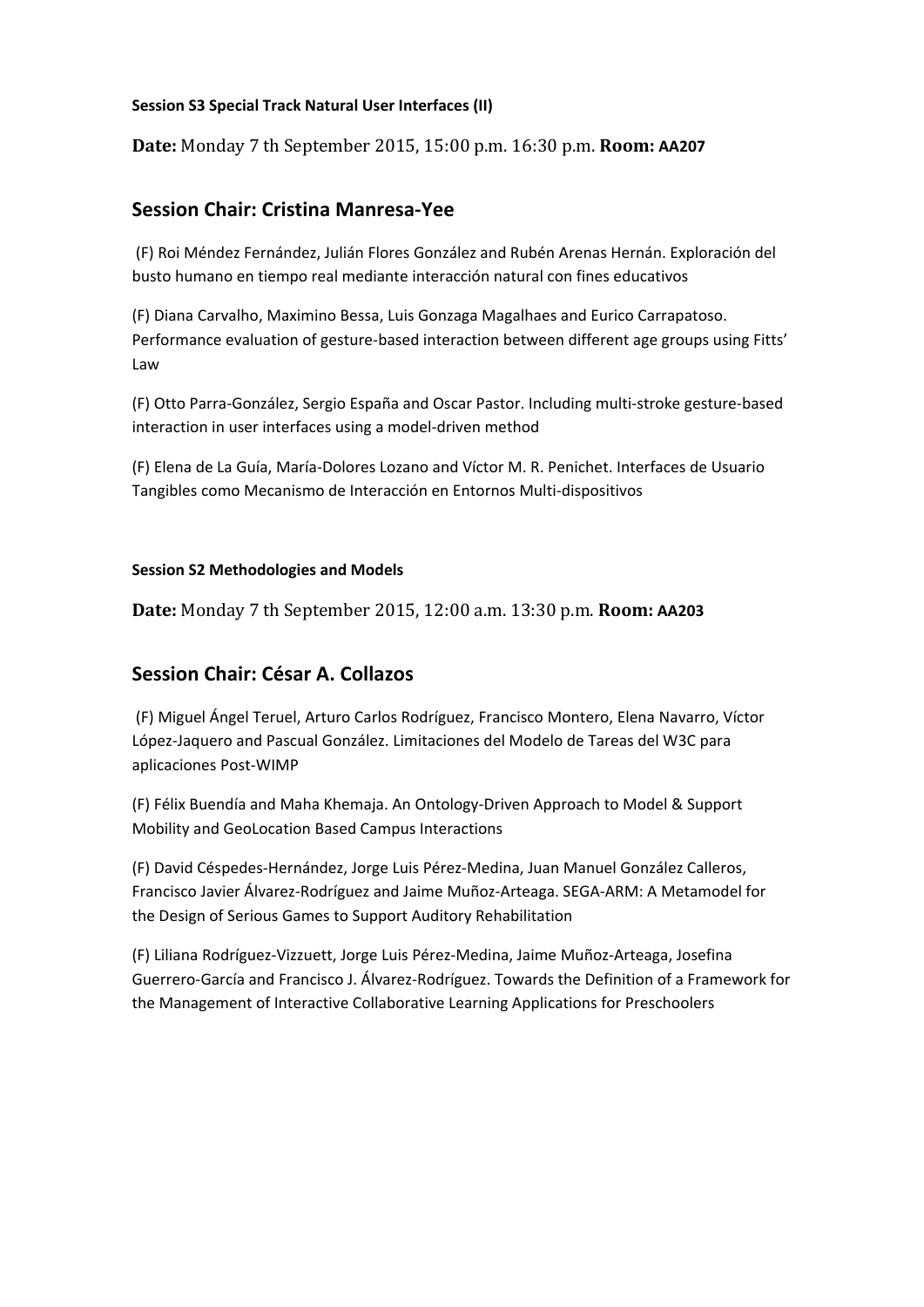#### **Session S4 Concurso AIPO DE TFG/TFM, 2015**

**Date:** Monday 7 th September 2015, 15:00 p.m. 16:30 p.m. **Room: AA203**

#### **Session Chair: Federico Botella**

Clara Bonillo. Desarrollo de una herramienta para el diseño y ejecución de actividades enfocadas a ancianos con el tabletop NIKVision.

Rubén Alcaraz. Análisis de requerimientos y prototipado de una aplicación web accesible para personas ciegas basada en la API de Google Maps.

Virginia del Castillo. Sistema de recomendación para red social educativa.

Esteban Angulo. Case study on mobile applications UX: effect of the usage of a crossplatform development framework.

#### **Session S5 Student Design Challenge**

**Date:** Monday 7 th September 2015, 15:00 p.m. 16:30 p.m. **Room: AA201**

#### **Session Chair: Núria Ferran**

Manuel González‐Pola. e‐Tren.

Tania Cearreta. Urbil.

#### **Session S6 Child Computer Interaction**

**Date:** Monday 7 th September 2015, 16:30 p.m. 18:00 p.m. **Room: AA207**

#### **Session Chair: Natalia Padilla**

(F) Carina González and Vicente Navarro. Métodos y técnicas para la evaluación de la experiencia emocional de niños y niñas con videojuegos activos

(S) Diana Arellano, Ulrich M. Schaller, Reinhold Rauh, Marc Spicker, Volker Helzle and Oliver Deussen. The SARA Project: An Interactive Sandbox for Research on Autism

(F) Sandra Cano, Jaime Muñoz Arteaga, César A. Collazos and Viviana Bustos Amador. Model for Analysis for Serious Games for literacy in deaf children from user experience approach

(S) Jaime Muñoz Arteaga, Dulce María Morales Hernández, Ricardo Mendoza‐González and Aurora Torres Soto. Uso de Aplicaciones Interactivas para Apoyo a la Escritura en Niños con Problemas de Aprendizaje.

(F) Noemí Marta Fuentes García, Francisco Luis Gutiérrez Vela, Patricia Paderewski Rodríguez, Rafael López Arcos and Natalia Padilla Zea. Enseñando Emociones a Niños Mediante Videojuegos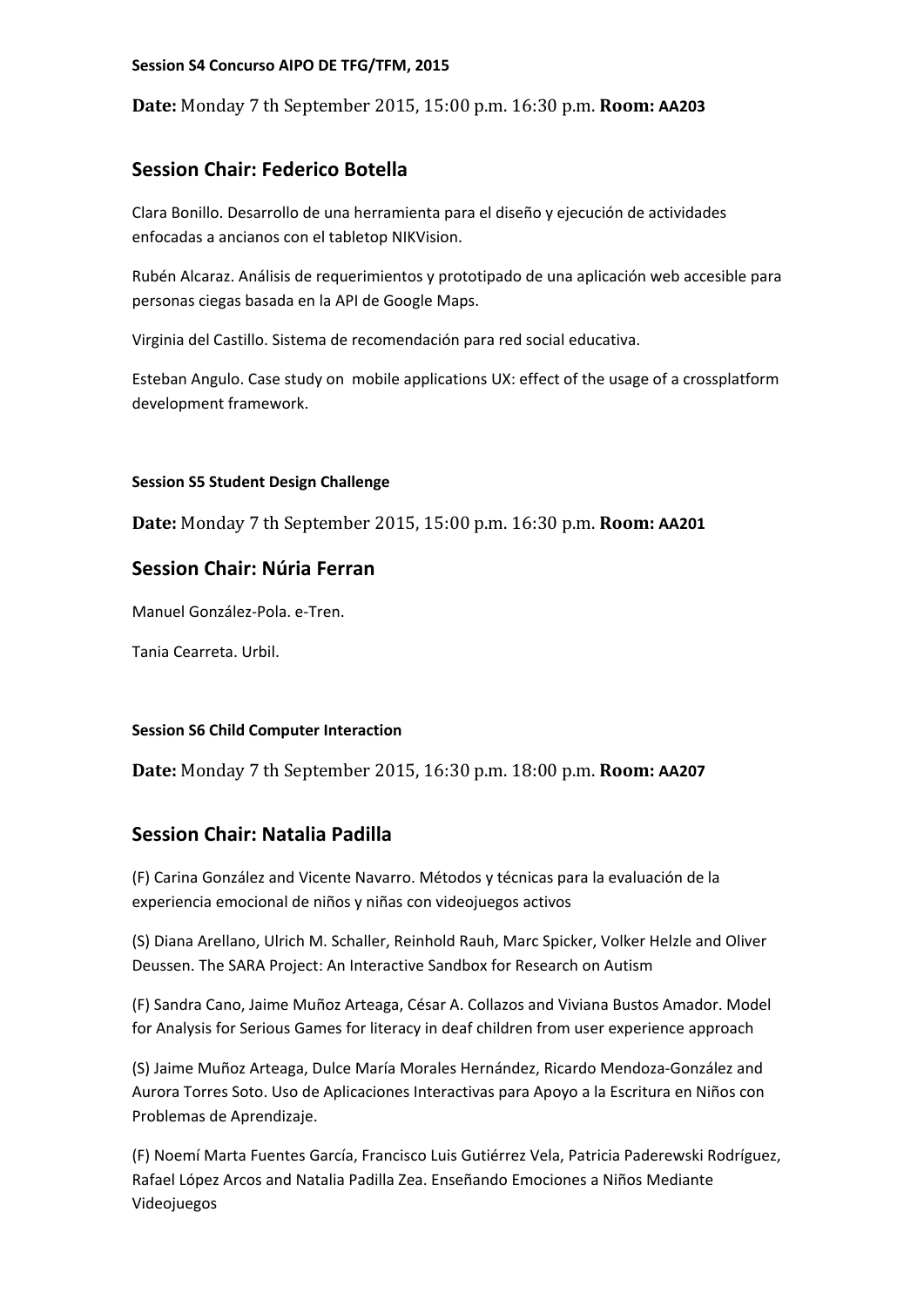#### **Session S7 Doctoral Colloquium**

**Date:** Monday 7 th September 2015, 15:00 p.m. 16:30 p.m. **Room: AA205**

#### **Session Chair: Luis Miguel Muñoz**

Patricia Pons, Javier Jaen and Alejandro Catala. Intelligent Playful Environments for Animals

Fernando García‐Sanjuan, Javier Jaen and Alejandro Catalá. Multi‐Display Environments to Foster Emotional Intelligence in Hospitalized Children

Vicente Nacher and Javier Jaen. KINDERTIVITY: Using Interactive Surfaces to Foster Creativity in Pre‐kindergarten Children

Pablo Torres‐Carrión and Carina González‐González. El Análisis de Emociones faciales en personas con Síndrome de Down en el aula

#### **Session S8 Interface Design**

**Date:** Monday 7 th September 2015, 18:30 p.m. 20:00 p.m. **Room: AA207**

#### **Session Chair: Bernardino Casas**

(F) Rodrigo Capa‐Arnao, Cristina Manresa‐Yee and Ramon Mas‐Sanso. CamScan, an application to identify everyday objects for users with vision impairments

(F) Félix Albertos Marco, Víctor M.R. Penichet and José A. Gallud. Interacción de los Usuarios con Aplicaciones Web Offline: un Caso de Estudio

(S) Juan Eduardo Pérez, Xabier Valencia, Myriam Arrue and Julio Abascal. Elaborating a Web Interface Personalization Process

(S) Antonio Carrillo and Juan Falgueras Cano. Goal Driven Interaction (GDI) vs. Direct Manipulation (MD), an empirical comparison

(F) Jenny Ruiz de La Peña, Gayane Sedrakyan and Monique Snoeck. Generating User Interface from Conceptual, Presentation and User models with JMermaid in a learning approach

#### **Session S9 Interaction Devices (I)**

**Date:** Monday 7 th September 2015, 18:30 p.m. 20:00 p.m. **Room: AA205**

#### **Session Chair: Andreu Català**

(F) Navya Amin, Thomas Gross, Susanne Rosenthal and Markus Borschbach. Blind Source Separation Performance based on Microphone Sensitivity within Interaction Devices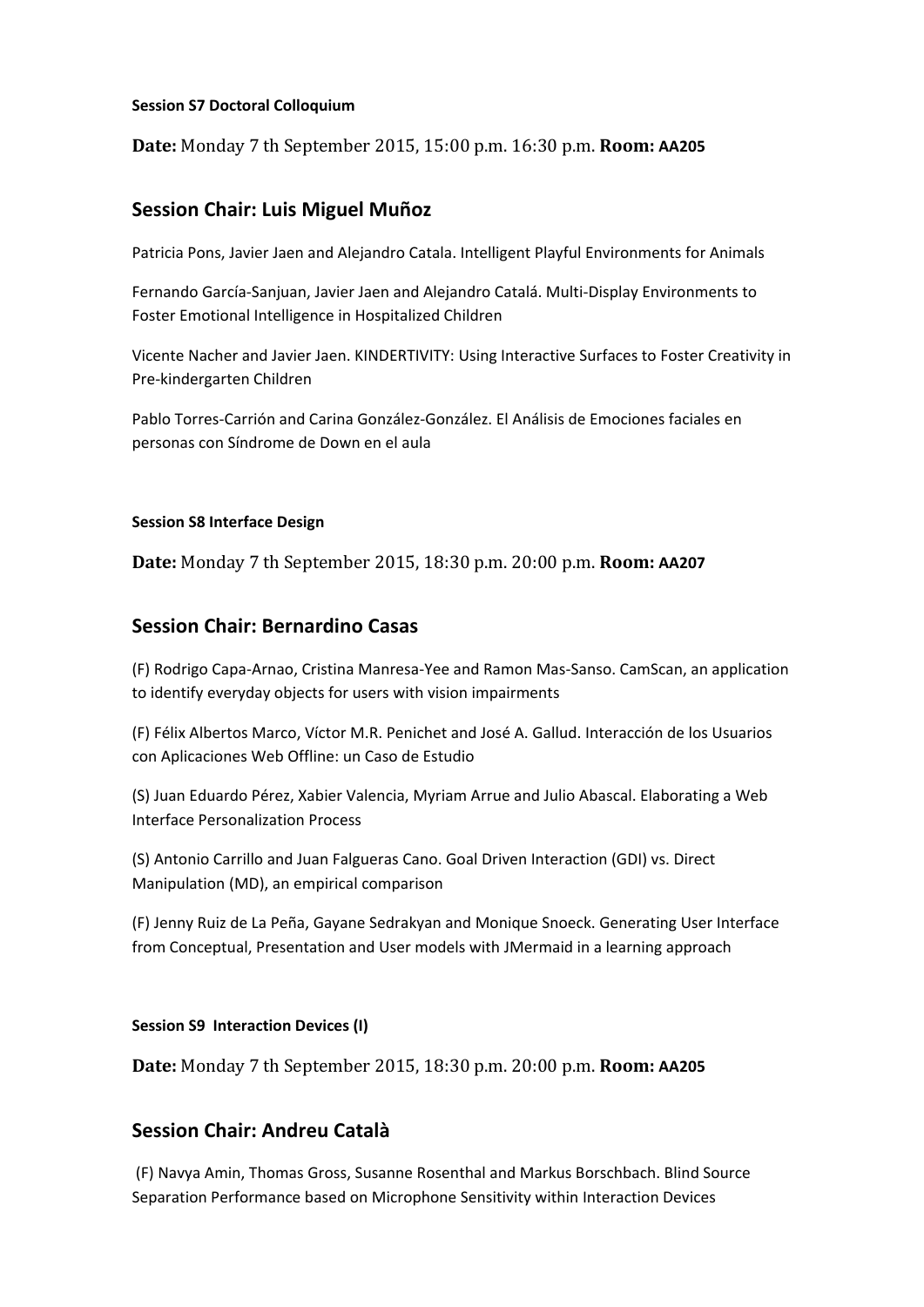(S) Lluís Ribas‐Xirgo and Francisco López‐Varquiel. DIY computer mouse for special needs people

(S) Ernesto de La Rubia and Antonio Díaz‐Estrella. Explorando la Viabilidad de un Sistema de Tracking Inercial para la Mano Basado en un solo Sensor

(F) Feng Feng, Tony Stockman and Nick Bryan‐Kinns. An investigation into the comprehension of map information presented in audio

## **t1 ‐ Tutorial**: Desarrollo de Aplicaciones de Realidad Aumentada para Tabletas y Smartphones



Autor: Antonio Miguel Baena, AMB Piensa

**Fecha:** Martes 8 Septiembre 2015, 09:30 a.m. 10:30 p.m. **Lugar: AA207**

**Resumen:** Este tutorial se centra en la realidad aumentada y en cómo puede ser utilizada para coeditar y desarrollar aplicaciones para tabletas y smartphones. El tutorial contempla estudio de casos como los llevados a cabo recientemente en el Museo Thyssen Bortnemisza y la Central Nuclear José Cabrera.

**Breve curriculum:** Antonio Miguel Baena es el fundador de AMB Piensa S.L., y fundador de Artempus S.L. (actualmente TF Interactiva), empresa de gestión y creación de contenidos digitales desde 1993. Ha dirigido diferentes proyectos de edición digital, web y espacios interactivos para entre otros Museo Guggenheim de Bilbao Patronato de la Alhambra, Fundación Mapfre, Ciudad de las artes y las Ciencias de Valencia, Madri+d, Repsol, Gas Natural. En ámbitos didácticos y divulgativos ha dirigido más de 100 proyectos relacionados con tecnologías audiovisuales, multimedia, Internet y Apps móviles en las especialidades de consultoría, análisis, dirección de proyectos e investigación e implantación de nuevas tecnologías. 

**Contacto:** amb@ambpiensa.com

**Página web:** http://www.ambpiensa.com/

 $\triangle$   $B$   $P$   $EN$   $A$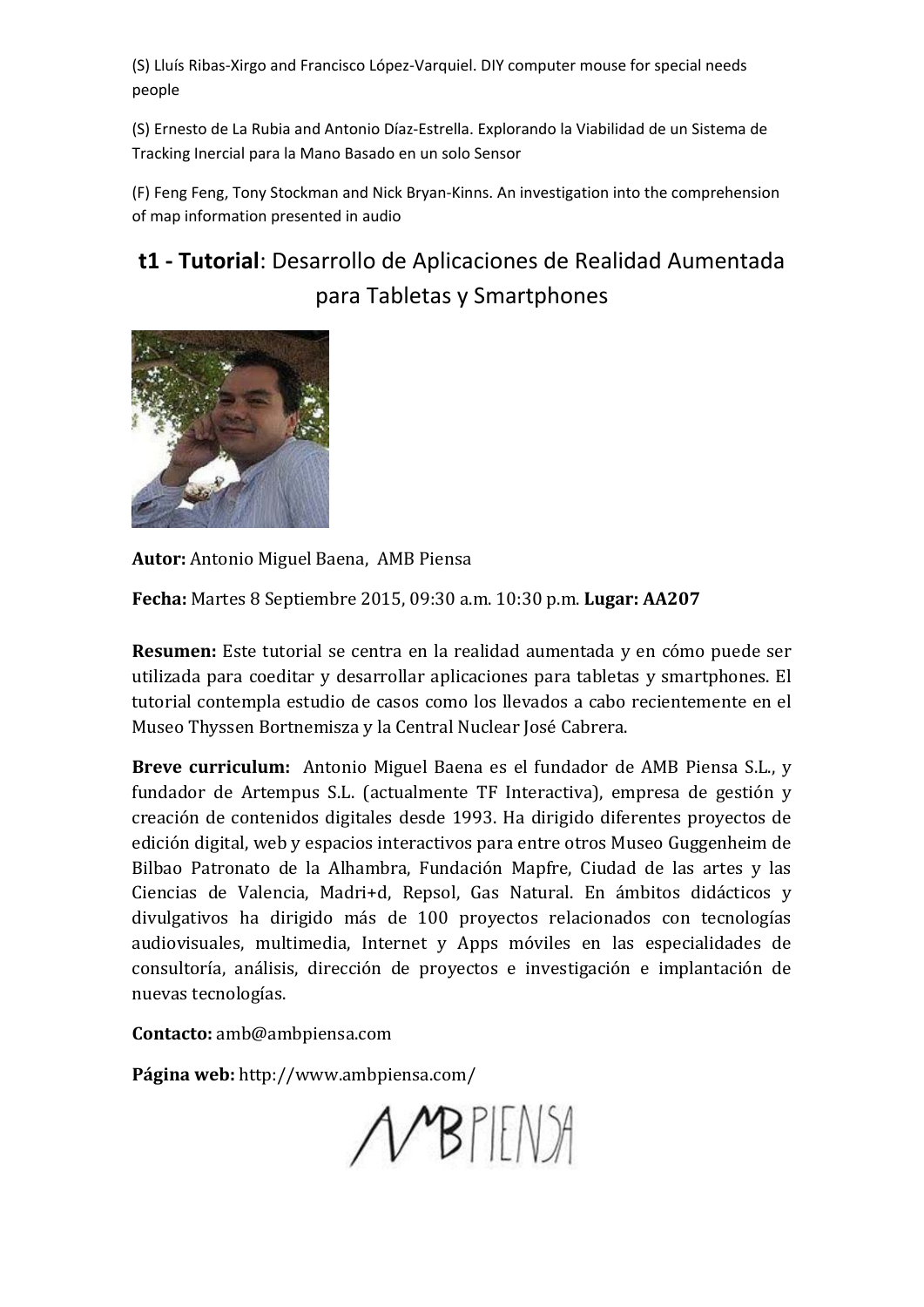## **c2 ‐ Conferencia:** KUKA‐Robots sensitivos

Autor: Manel Garrido, KUKA Robots Ibérica



**Fecha:** Martes 8 Septiembre 2015, 09:30 a.m. 10:30 p.m. **Lugar:** AA201 

**Resumen:** La nueva era en la robótica pasa por transferir a los robots capacidades sensitivas. KUKA ha conseguido que su robot LBR iiwa sienta y gestione con gran precisión los esfuerzos que se generan en su entorno de acción. Por lo tanto nos permite automatizar procesos tanto industriales como fuera de ese entorno, donde la sensibilidad de las personas es imprescindible para conseguir el objetivo de la acción. Como consecuencia de esa virtud sensitiva, además, este robot permite trabajar de forma segura en entornos colaborativos.

**Contacto:** manel.garrido@kukarob.es

**Página web:**

**http://www.kuka‐robotics.com/spain/es/**

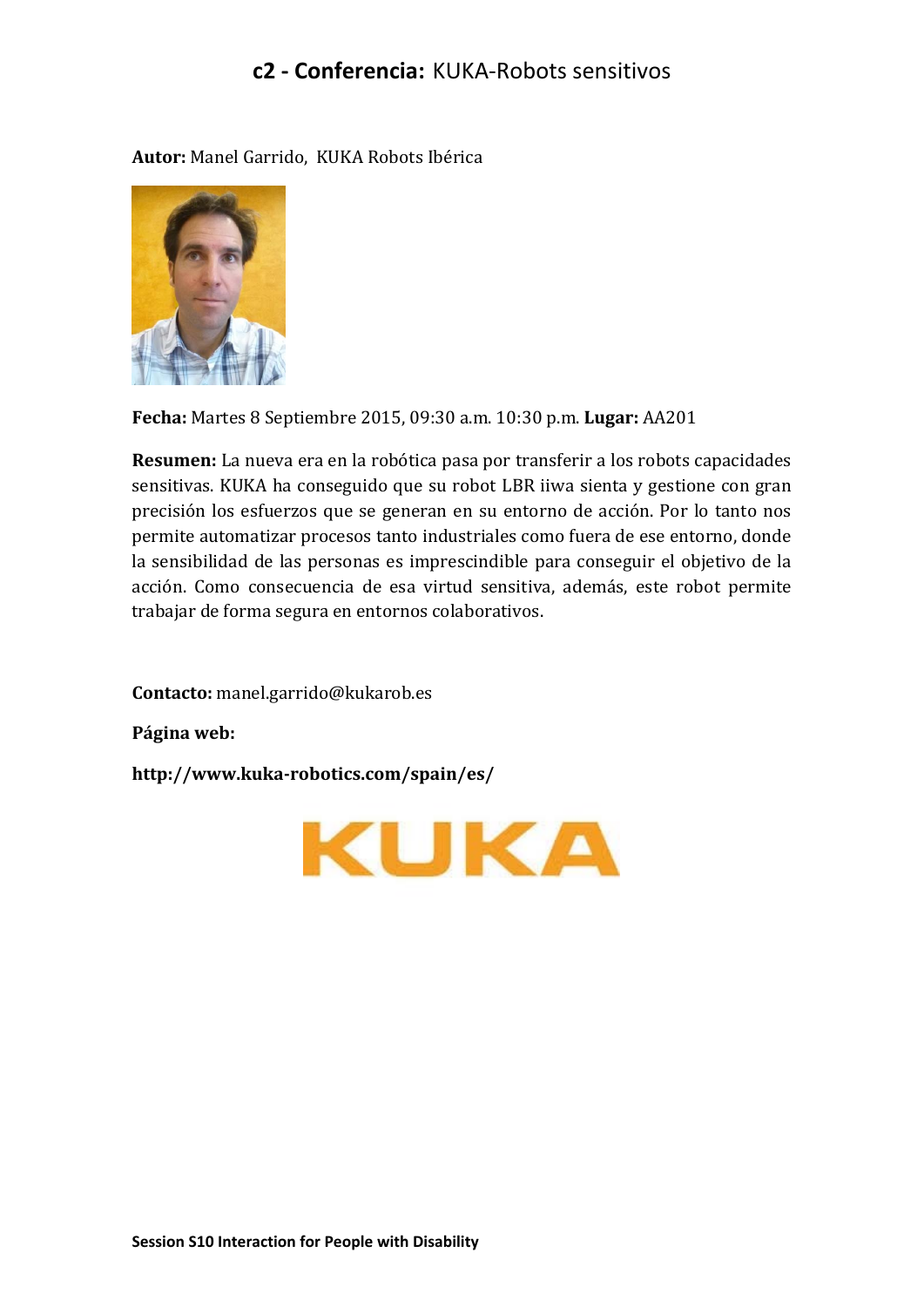#### **Session Chair: Julio Abascal**

(F) Tânia Rocha, Maximino Bessa, Luis Gonzaga Magalhaes and Luciana Cabral. Performing universal tasks on the Web: interaction with digital content by people with intellectual disabilities

(F) Nam Tung Ly, Jörn Hurtienne, Robert Tscharn, Samir Aknine and Audrey Serna. Towards Intelligent and Implicit Assistance for People with Dementia: Support for Orientation and Navigation

(S) Héctor Cardona Reyes, Jaime Muñoz Arteaga, Francisco Acosta Escalante, Francisco Álvarez and Ángel Eduardo Muñoz Zavala. Occupational Therapy for People with Physical Disabilities using Interactive Environments

(F) Juan Carlos Torrado Vidal, Javier Gómez Escribano and Germán Montoro Manrique. Experiencias de evaluación de herramientas tecnológicas para la asistencia de personas con discapacidad cognitiva

## **s11‐s13 ‐ Workshop**: EnGendering Technology

**Workshop leaders**: Ana M. González Ramos (Chair) (GENTIC, Internet Interdisciplinary Institute, IN3, Open University of Catalonia) and Carina González (Chair) (Department of Computer Engineering, University of La Laguna).



**Brief description**: EnGendering technologies aims at exploring equal participation in education, design, production and use of technologies, especially in ICT, but also demanding innovative and more inclusive research, innovation and products. The aim is to achieve better ICT practices and products in order to promote positive gender impact. Gendering that creative process means participating in the design of a better common future.

**Contact**: agonzalezram@uoc.edu

#### **Home Page**:

http://in3.uoc.edu/opencms\_portalin3/opencms/en/investigadors/list/gonzalez\_ramos\_ana m

**Contact**: cjgonza@ull.edu.es

**Home Page**: https://www.linkedin.com/pub/carina‐soledad‐ gonzalez/10/b59/a77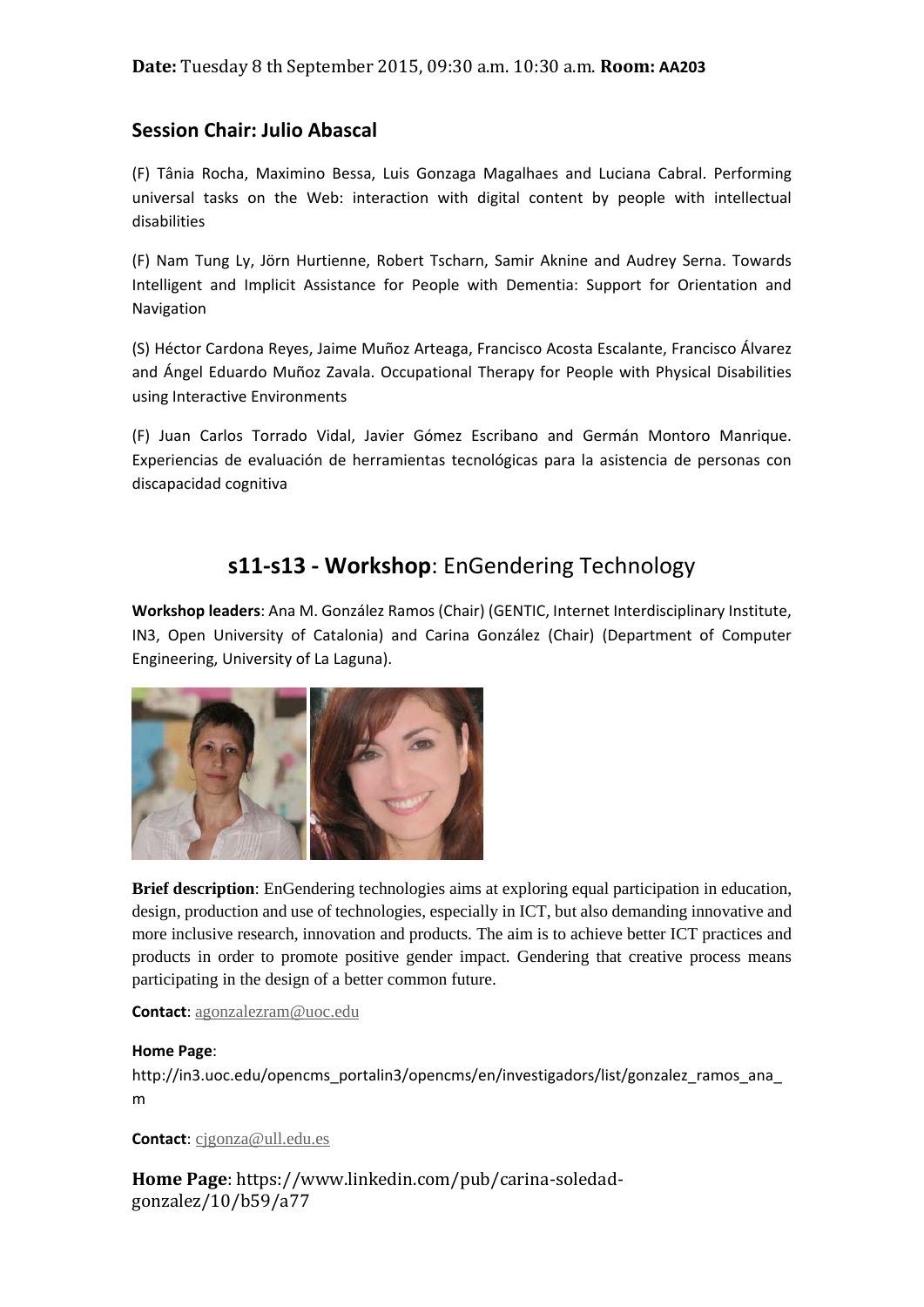## **c3** - Plenary Conference: Including Gender in the Interaction



**Author:** Els Rommes, Institute for Gender Studies, Radboud University Nijmegen, The Netherlands.

**Date:** Tuesday 8 th September 2015, 11:00 a.m. 12:00 a.m. **Room:** SALA ACTES

**Abstract:** What does it mean to pay attention to gender in the design of computer systems? Should everything be pink, or all content be about fashion? In this lecture, Rommes will discuss various notions of what 'inclusion of gender' can mean, and which advantages and disadvantages the various way of 'including gender' may have. In addition, she will discuss why it could be relevant to pay attention gender and how this can be done through the use of various design methodologies.

**Short Bio:** Els Rommes is assistant professor gender studies, pedagogy and ICT at the Institute for Gender Studies. Els Rommes studies the sociology of technology (especially ICTs) in society. Her research interests and main publication areas include gender scripts and ITs, design methodologies, images of technology in the media, feminist e-learning and domestication of technologies.

**Contact:** e.rommes@igs.ru.nl

#### **Home page:**

http://www.ru.nl/genderstudies/staff/senior‐staff/vaste‐stafleden‐igs/rommes‐ mevr‐dr‐(els)/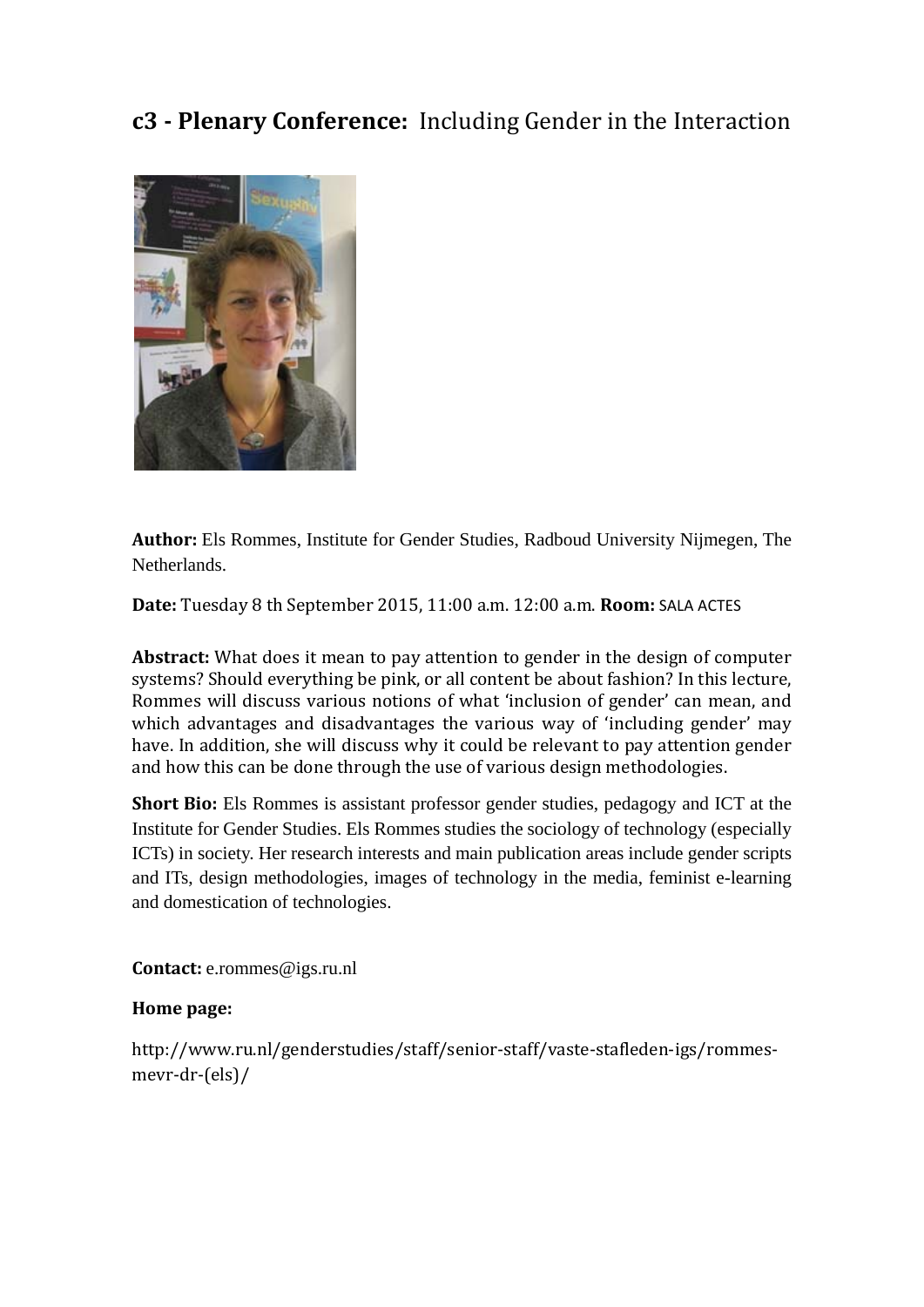#### **Session S11 Workshop EnGendering Technology (I)**

**Date:** Tuesday 8 th September 2015, 12:00 a.m. 13:30 p.m. **Room: AA207**

#### **Session Chair: Ana M. González, Carina González**

(S) Mayte Lozano, Raquel Trillo Lado, María Villarroya Gaudó, Ana Allueva Pinilla and Eva Cerezo. An ICT experience in Computer Women Role promotion: WikinformáticA! in Aragón. Promoting the use of Wiki tools and visualizing the role of women in ICT

(S) Beatriz Revelles Benavente, Lidia Arroyo Prieto and Núria Vergés Bosch. Inclusion and promotion of women in technologies

(F) Núria Vergés Bosch. Moving towards Accommodating Women with ICT: Paying Attention to Self‐inclusion Mechanisms.

#### **Session S13 Workshop EnGendering Technology (II)**

**Date:** Tuesday 8 th September 2015, 15:00 p.m. 16:30 p.m. **Room: AA207**

#### **Session Chair: Ana M. González, Carina González**

(S) Elisenda Eva Espino Espino and Carina Soledad González González. Influencia del Género en el Pensamiento Computacional

(S) Adriana Gil‐Juárez, Joel Feliu, Montserrat Vall‐Llovera and Ester Conesa. Dos sentidos de lo tecnológico en relatos de vida de mujeres tecnólogas

(F) Patricia Paderewski, Maribel García Arenas, Rosa Gil Iranzo, Carina González González, Eva M. Ortigosa and Natalia Padilla‐Zea. Acercando las mujeres a la ingeniería: iniciativas y estrategias que favorecen su inclusión

#### **Session S12 Games**

**Date:** Tuesday 8 th September 2015, 12:00 a.m. 13:30 p.m. **Room: AA203**

#### **Session Chair: Toni Granollers**

(F) José Luis González Sánchez, Antonio Jesús Soriano Marín and Francisco Luis Gutiérrez Vela. Diseño de experiencias lúdicas interactivas geolocalizadas

(S) José Rafael López‐Arcos, Francisco Luis Gutiérrez Vela, Natalia Padilla‐Zea, Patricia Paderewski and Noemí Marta Fuentes García. La importancia de las emociones en el diseño de historias interactivas

(S) Sandra Baldassarri and Eva Cerezo. Agente virtual emocional para dispositivos móviles

(S) Andrea Corradini and Manish Mehta. Second Mind: A System for Authoring Behaviors in Virtual Worlds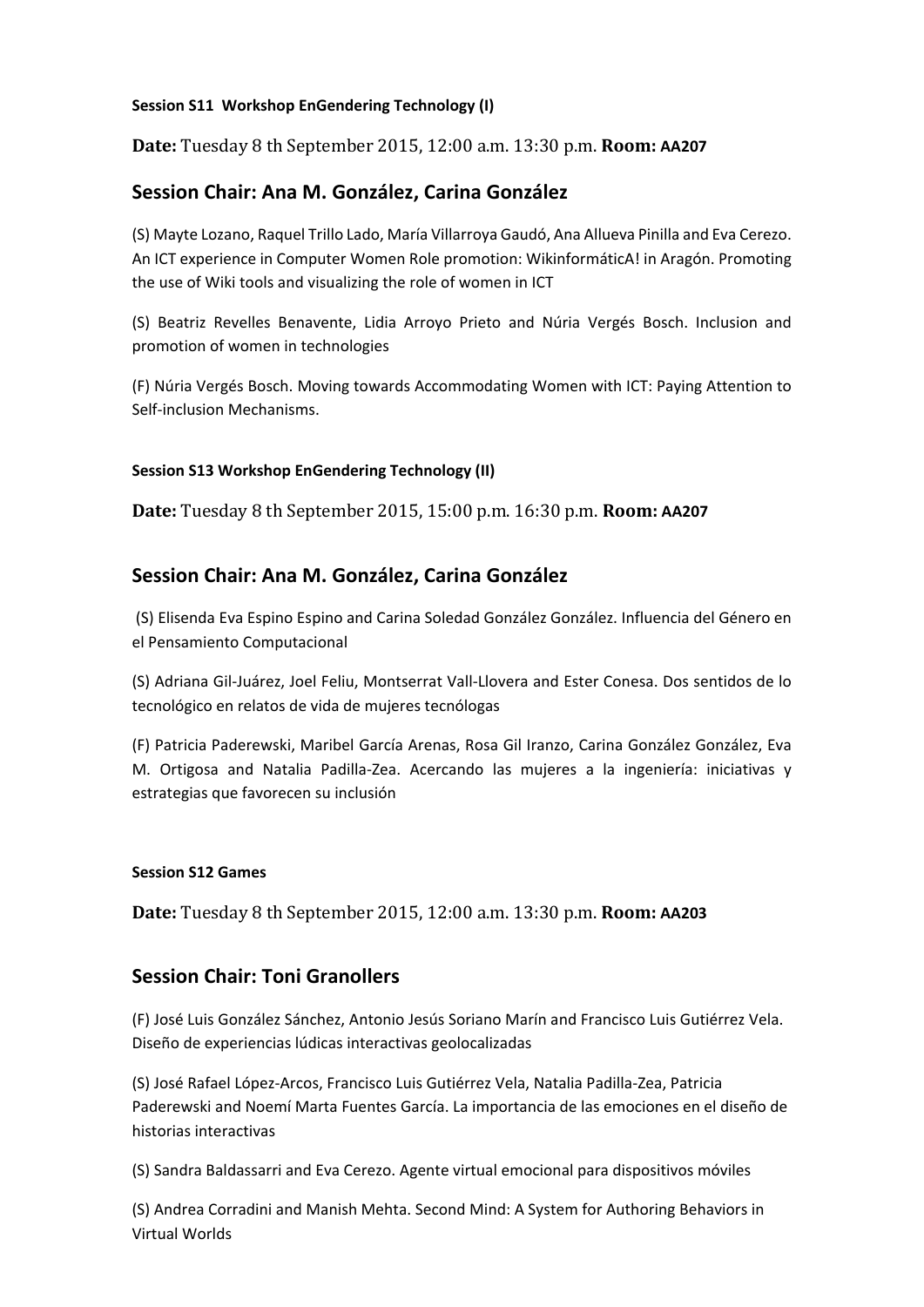(F) Iván Durango Blanco, Alicia Carrascosa Del Pozo, José A. Gallud and Víctor M. R. Penichet. Juegos serios tangibles con objetos reales como herramientas de apoyo para trabajar con niños que requieren necesidades especiales

#### **Meeting 1 ‐ IFIP Technical Committee 13: Human‐Computer Interaction**

**Date:** Tuesday 8 th September 2015, 12:00 a.m. 12:30 p.m. **Room: AA205**

**Author:** Julio Abascal 



**Abstract:** Thisis an informative session about the current activities of the Technical Comitteee 13: Human-Computer Interaction of the International Federation of Information Processing IFIP

**Contact:** julio.abascal@ehu.es

**Home page:**

http://egokituz.eus/es/ 

**Meeting 2 ‐ JACCES Journal**

**Date:** Tuesday 8 th September 2015, 12:30 a.m. 13:00 p.m. **Room: AA205**

**Author: Daniel Guasch** 

**Abstract:** This is an informative session about the current activities of the JACCES journal of the Accessibility Chair of Technical University of Catalonia

**Contact:** Daniel.guasch@upc.edu

**Home page:**

http://www.catac.upc.edu/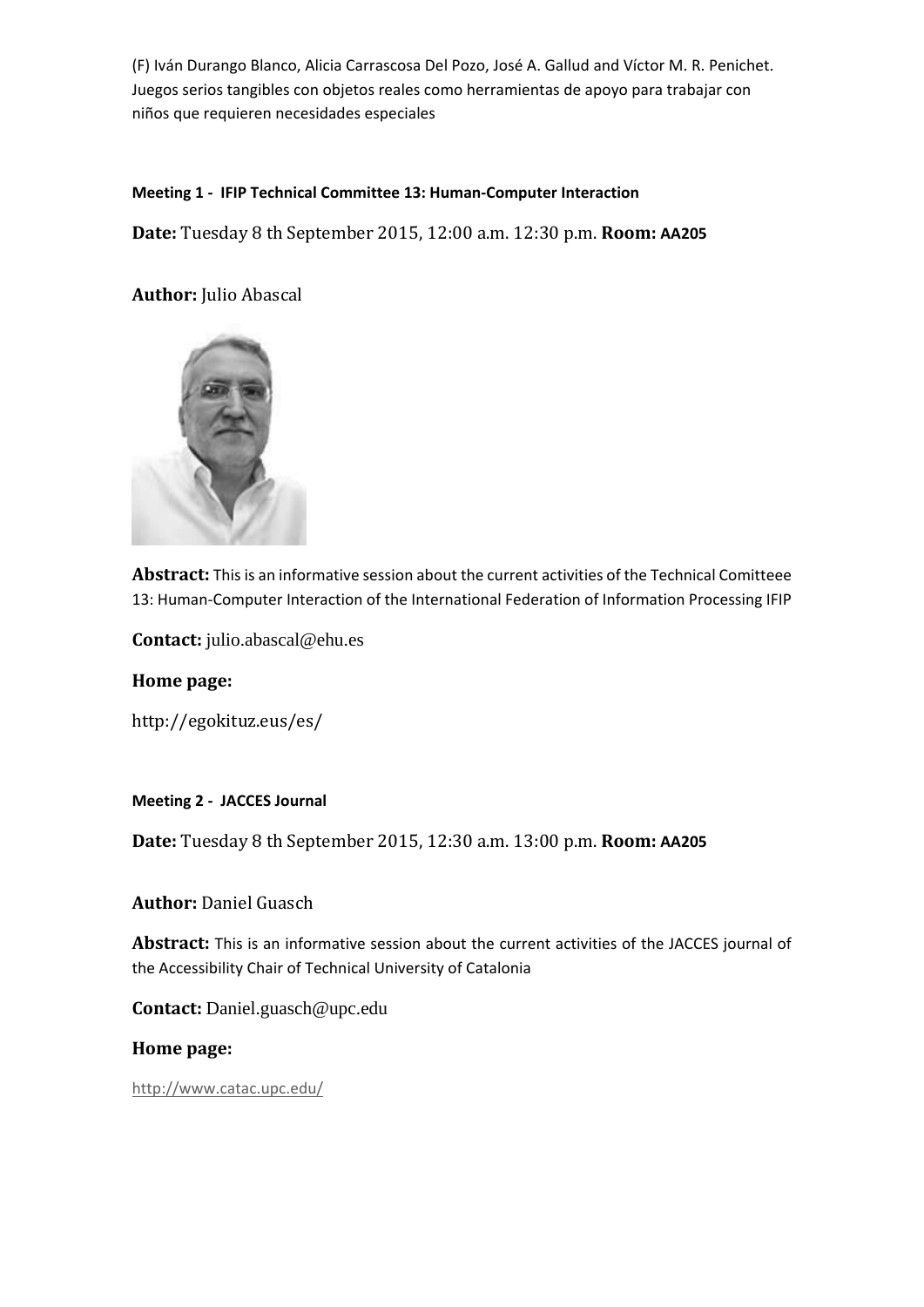#### **Meeting 2 ‐ CHISPA Activities**

**Date:** Tuesday 8 th September 2015, 13:00 a.m. 13:30 p.m. **Room: AA205**

**Author:** Ángel Puerta

**Abstract:** This is an informative session about the current activities of CHISPA Spanish local chapter of ACM SIGCHI.

**Contact:** Angel.Puerta@redwhale.com

**Home page:**

http://chispain.org/

#### **Session S14 Usability and User Experience (I)**

**Date:** Tuesday 8 th September 2015, 15:00 p.m. 16:30 p.m. **Room: AA203**

#### **Session Chair: Francisco Luis Gutiérrez Vela**

(F) Andrés Solano, Juan Camilo Cerón, César Collazos, Habib Fardoun and José Luis Arciniegas. ECUSI: una herramienta que apoya la Evaluación Colaborativa de la Usabilidad de Sistemas Interactivos

(F) Paulo Realpe, César Collazos, Julio Hurtado and Antoni Granollers. Towards an Integration of Usability and Security for User Authentication

(F) Rafael Duque and Alicia Nieto‐Reyes. Evaluando la usabilidad de aplicaciones groupware mediante un método dirigido por modelos para el análisis de la interacción del usuario

(S) David Contreras, María Salamo, Inmaculada Rodríguez, Anna Puig and Alejandra Yáñez. Supporting Users Experience in a 3D eCommerce Environment

(S) Yuliana Puerta, César A. Collazos and Toni Granollers I Saltiveri. La delgada línea roja entre usabilidad y la experiencia de usuario.

#### **Session S15 Usability and User Experience (II)**

**Date:** Tuesday 8 th September 2015, 16:30 p.m. 18:00 p.m. **Room: AA203**

#### **Session Chair: Pere Ponsa**

(F) Mari‐Carmen Marcos, Gavin Ferran and Ioannis Arapakis. Effects of Snippets on User Experience in Web Search

(F) Juan Pedro Moreno Martín‐Viveros, Antonio Peñalver Benavent and Federico Botella Beviá. Evaluación de la eficiencia de uso de las versiones de escritorio y tableta de una aplicación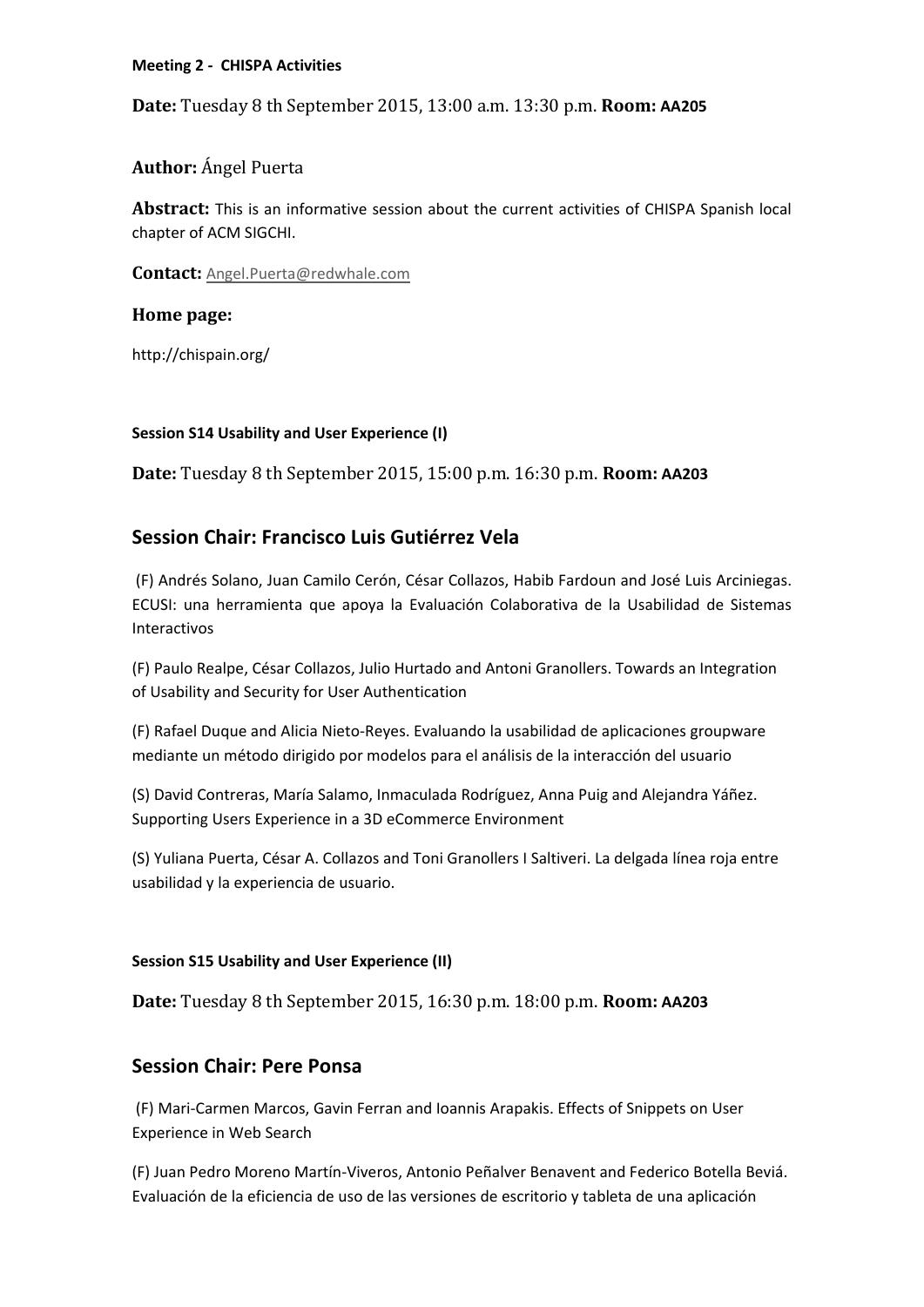(F) Maria Constanza Pabón and Cesar A. Collazos. Lenguaje Visual de Consulta sobre Grafos de Datos: Un enfoque desde el Diseño Centrado en el Usuario

#### **Session S16 Software, Architecture and Interaction**

**Date:** Tuesday 8 th September 2015, 16:30 p.m. 18:00 p.m. **Room: AA207**

#### **Session Chair: Francisco José García‐Peñalvo**

(F) Luis Alberto Rojas Pino and José Antonio Macías Iglesias. An Agile Information‐ Architecture‐Driven Approach for the Development of User‐Centered Interactive Software

(F) Cristina Roda, Víctor López‐Jaquero and Francisco Montero. Hacia la Caracterización de la Calidad de Interacción

(F) Juan Cruz‐Benito, Oriol Borras‐Gene, Francisco José García‐Peñalvo, Fidalgo Blanco Ángel and Roberto Theron. Extending MOOC ecosystems using web services and software architectures

(S) Mario Corrales‐Astorgano, David Escudero‐Mancebo, Valle Flores‐Lucas, César González‐ Ferreras and Yurena Gutiérrez‐González. Arquitectura para la interacción en un videojuego para el entrenamiento de la voz de personas con discapacidad intelectual.

(S) Giankaris Moreno, Vanessa Castillo, Kaiser Williams and Nyder Menéndez. Caracterización de las Empresas Desarrolladoras de Software en Panamá en Materia de Usabilidad y Accesibilidad

**AIPO. TOBII Award. Jesús Lorés Award, Accésit Award. Entrega Premios Concurso AIPO TFG/TFM. General Assembly.**

**Date:** Tuesday 8 th September 2015, 18:15 p.m. 19:40 p.m. **Room: SALA ACTES**

#### **Session S17 Accessibility and Semantic Web**

**Date:** Wednesday 9 th September 2015, 09:30 a.m. 11:00 a.m. **Room: AA207**

#### **Session Chair: Daniel Guasch**

(F) Dena Al‐Thani, Tony Stockman and Anastasios Tombros. The Effects of Cross‐modal Collaboration on the Stages of Information Seeking

(S) Francisco Iniesto and Covadonga Rodrigo. Modelado de perfiles de usuario accesibles para servicios académicos basados en MOOCs

(F) Jordi Roig and Mireia Ribera. Creación de documentos EPUB accesibles por usuarios no técnicos: un largo camino por recorrer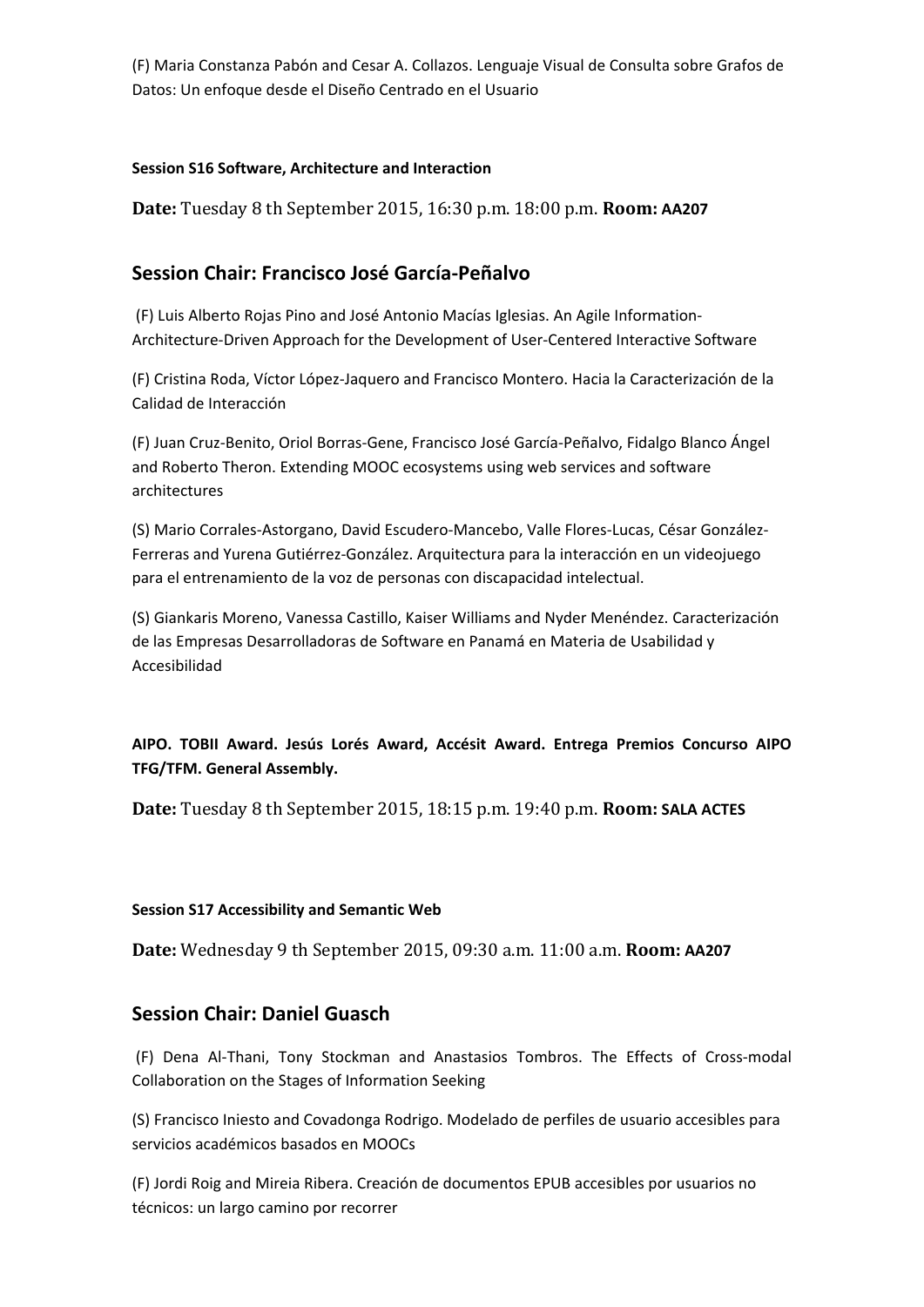(F) Lourdes Moreno, Paloma Martínez, Isabel Segura‐Bedmar and Ricardo Revert. Exploring language technologies to provide support to WCAG 2.0 and E2R guidelines

(F) Alfons Palacios, Roberto García, Marta Oliva and Toni Granollers. Building a unified repository of interaction patterns

#### **Session S18 Interaction Devices (II)**

**Date:** Wednesday 9 th September 2015, 09:30 a.m. 11:00 a.m. **Room: AA203**

#### **Session Chair: Pere Ponsa**

(S) Timo Götzelmann and Pere‐Pau Vázquez. InclineType – An Accelerometer‐based Typing Approach for Smartwatches

(F) Le Nguyen Ngu Nguyen, Daniel Rodríguez‐Martín, Andreu Català, Carlos Pérez‐López, Albert Samà and Andrea Cavallaro. Basketball Activity Recognition using Wearable Inertial Measurement Units

(F) Guillermo Bernal, Dishaan Ahuja and Federico Casalegno. EMG‐based biofeedback tool for augmenting manual fabrication and improved exchange of empirical knowledge

## **c4 ‐ Plenary Conference**: Towards Intracellular Computer‐Human Interaction: a micro‐electronic perspective



**Author:** José Antonio Plaza, Micro and Nano-tools research group, Institute of Microelectronics of Barcelona, IMB-CNM (CSIC)

**Date:** Wednesday 9 th September 2015, 11:30 p.m. 12:15 p.m. **Room:** SALA ACTES

**Abstract:** Success of the semiconductor industry has been driven in part by the miniaturization process, as approximately every three years we see a new generation of memory chips and microprocessors, in which the size of their fundamental elements, the transistors, is reduced 33%. The sizes of these transistors are several orders of magnitude smaller in relation typical human body cell (tens of microns of diameter). The microfabrication techniques of the electronics industry are being also routinely adapted to fabricate systems which are able to integrate mechanical, thermal, optical, magnetic, chemical, or even fluidics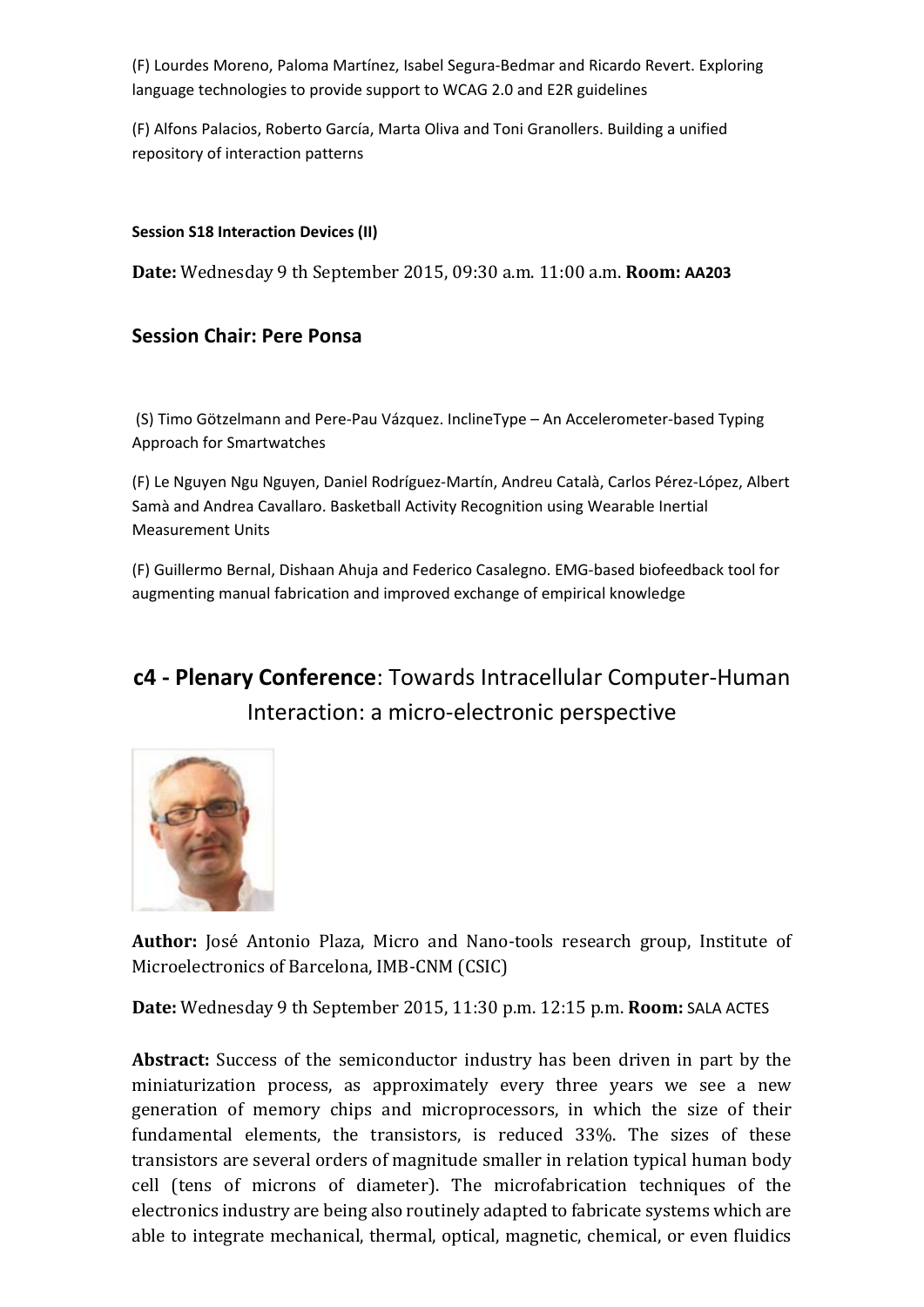components in the same silicon chip, in addition to combining them with electronic components. These silicon chips inside human living cells could provide endless possibilities, beyond the scope of our imagination. In this talk, we present our research in the bases of this incipient future field. We believe that the study of this field will open a new line of research based on Human-Computer Interactions to investigate the relationship between chips and human living cells, human organs or human actors.

**Short Bio:** J.A. Plaza was born in Cerdanyola del Vallès (Barcelona), Spain in 1968. He received his Physicist degree and his Ph. D. degree in Electronics Engineering from the Universitat Autònoma de Barcelona (1992, 1997). Since 1995, he has the degree of Specialist in Finite Element Simulation from the Universidad Nacional de Educación a Distancia (UNED, Spain). His research has been focused on the design and simulation, technology development and characterization of Micro- and Nanosystems. He has participated in more than 20 EU and national research projects. He has more than 90 contributions to scientific journals (WOK-JCR indexed) and more than 100 contributions to international conferences on MEMS and NEMS.

**Contact:** joseantonio.plaza@imb‐cnm.csic.es

#### **Home page:**

http://www.imb‐cnm.csic.es/ 

http://www.nature.com/nnano/journal/v8/n7/extref/nnano.2013.118‐s1.pdf 

## **p1 ‐ Panel de discusión**: Reflexiones sobre la Interacción Persona‐Ordenador



Intervienen: José Antonio Macías, Presidente Asociación Interacción Persona-Ordenador, Universidad Autónoma de Madrid, Marina Talavera (Experience Design Strategist, Hewlett Packard Española)

**Fecha:** Miércoles 9 de Setiembre 2015, 12:15 p.m. 13:00 p.m. **Lugar: SALA ACTES**

**Objetivo:** En el siglo XXI, el ordenador de sobremesa está siendo desplazado por tecnología que se mueve con nosotros. El cambio en la forma de interactuar supone revisar los paradigmas clásicos existentes y avanzar en una interacción natural entre la persona, la interfaz y el entorno. Interacción 2015 es un congreso internacional fomentado por la Asociación de Interacción Persona-Ordenador (AIPO) que tiene como objetivo principal promover y difundir los avances recientes en el área de la Interacción Persona-Ordenador (IPO), tanto a nivel académico como empresarial. Este panel de discusión es un punto de encuentro de profesionales y académicos para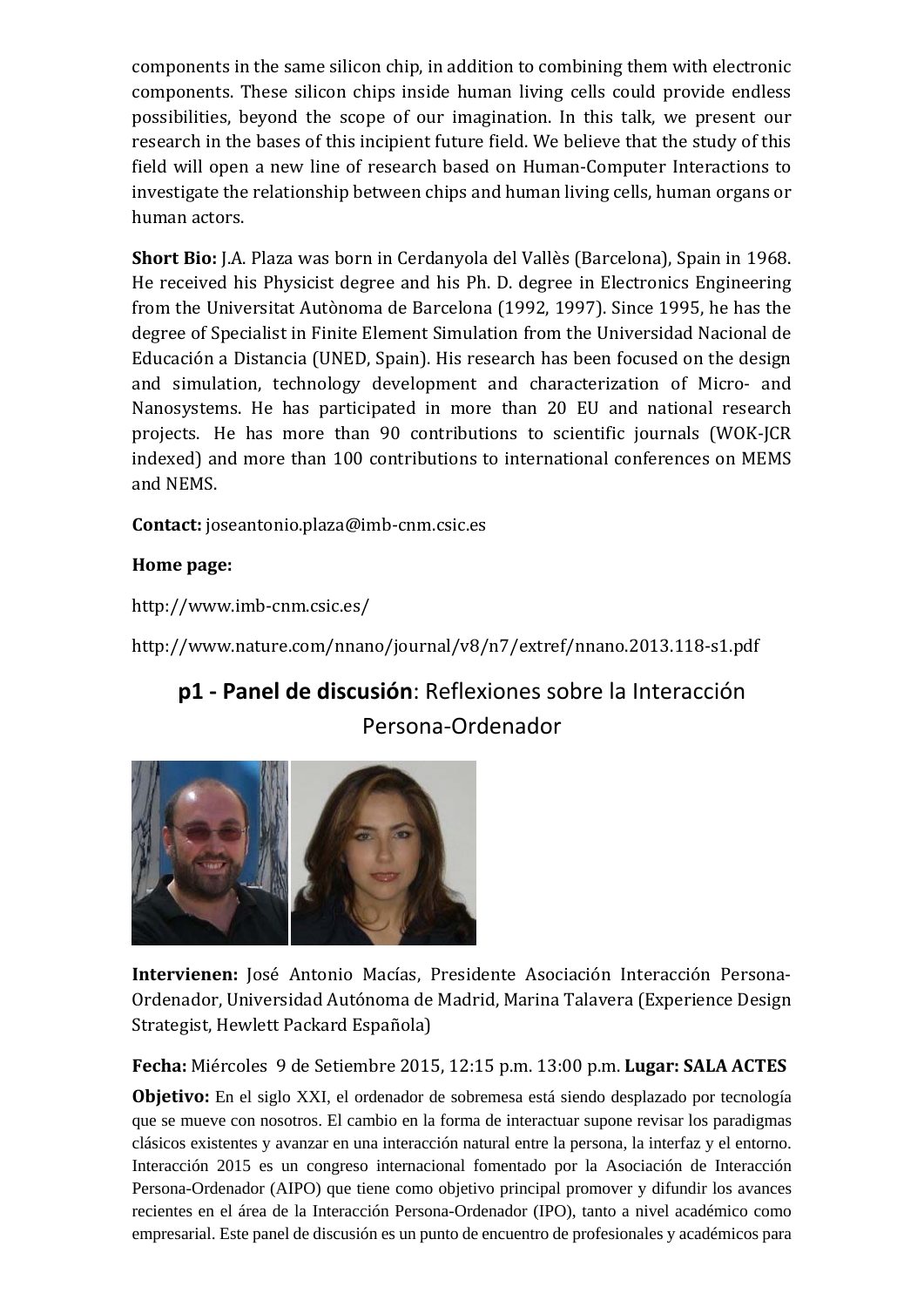reflexionar conjuntamente sobre el presente de la interacción persona-ordenador y tendencias de futuro.

**Presentación del panel de discusión:** Pere Ponsa Conference Chair. En concreto el panel lanza las siguientes preguntas, ¿Hacía donde avanza el diseño de la interfaz de usuario?, ¿Cómo mejorar la experiencia de usuario?, ¿Cuáles serán los siguientes paradigmas clásicos?, ¿Qué retos deben afrontarse en la sociedad ante los cambios tecnológicos? , Cómo potenciar la sinergia entre profesionales y académicos?

**Contacto:** j.macias@uam.es, talavera@hp.com

**Web:**

http://arantxa.ii.uam.es/~jamacias/ 

http://aipo.es/ 

https://www.linkedin.com/profile/view?id=21666381 

http://www8.hp.com/es/es/home.html 

#### **Referencias:**

R Harper and A. Sellen. Being human: Human-Computer Interaction in the year 2020. Microsoft Research, 2007. Enlace URL: http://research.microsoft.com/enus/um/cambridge/projects/hci2020/ 

#### **cc ‐ Conference Closing**

**Date:** Monday 7 th September 2015, 10:00 a.m. 10:30 a.m. **Room:** SALA ACTES

#### **Members:**

Frederic Vilà Director EPSEVG 

José Antonio Macias Presidente Asociación Interacción Persona Ordenador AIPO 

Pere Ponsa Conference Chair

**Conference Closing**